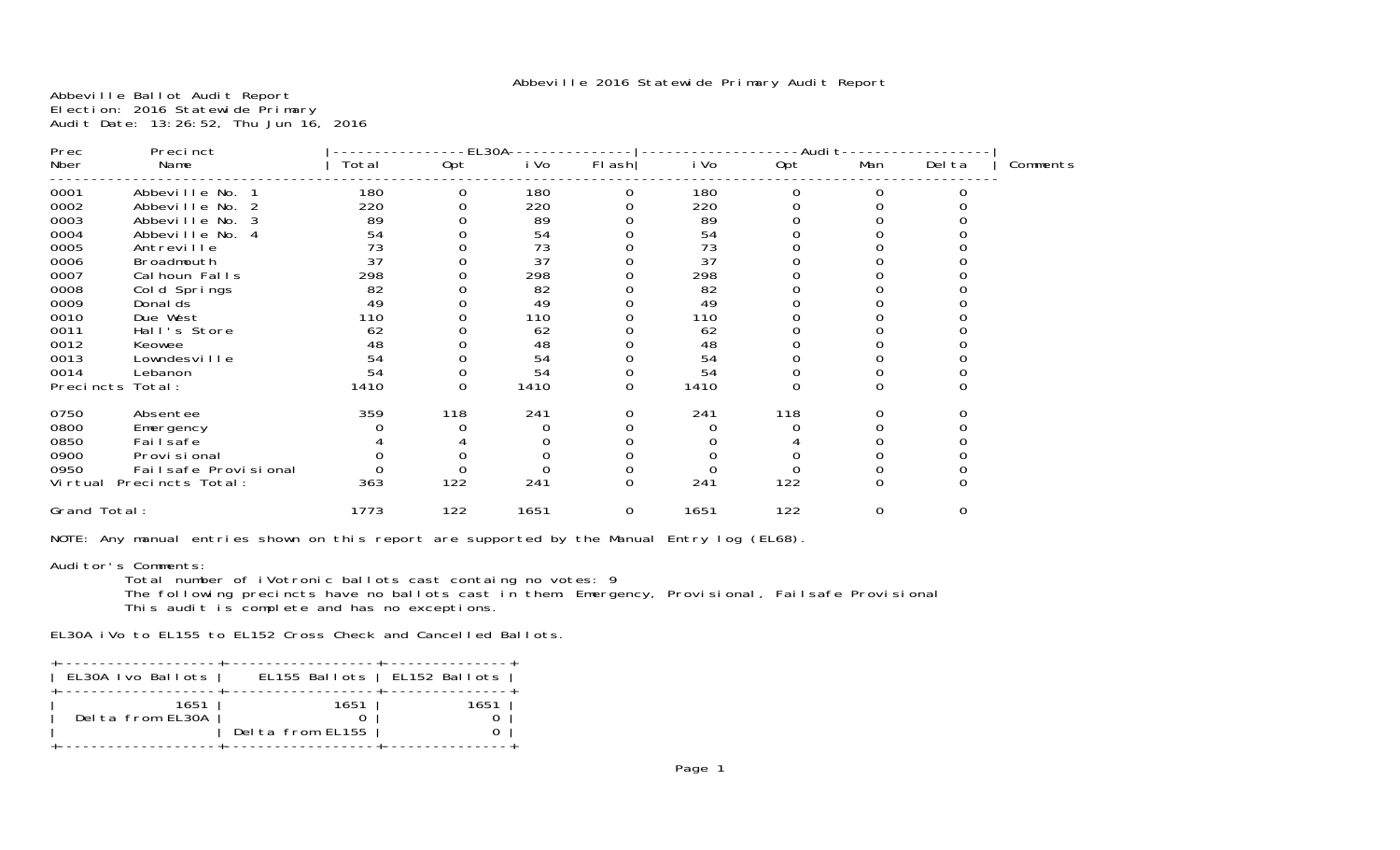| Cast By Voter<br>Cast By Poll Wkr<br>Blank Cast by PW                                                                  | 1651<br>0<br>0 | Abbeville 2016 Statewide Primary Audit Report                                                 |
|------------------------------------------------------------------------------------------------------------------------|----------------|-----------------------------------------------------------------------------------------------|
| Cancelled Ballots                                                                                                      | 15             |                                                                                               |
| Wrong Ballot<br>Voter Left AB<br>Voter Left BB<br>Voter Request<br>Printer Problem<br>Terminal Problem<br>Other Reason | 0<br>5         | (AB = After ballot selected by poll worker.)<br>(BB = Before ballot selected by poll worker.) |

Number of audio (ADA) events in this election: 0

Note: The following machines(s) have audit records but no ballots were cast on them: 5119400, 5119892, 5120474 Because they do not have ballots cast, they cannot be matched to a precinct. This is not an issue as long as the EL30A Ivo Ballots, the EL155 Ballots and the EL152 Ballots match in the table immdiately above.

How to read this report.

This is the ballot level report. It compares the number of ballots cast in the tabulation report, the EL30A with the number of ballots cast in the audit data.

The values read from the EL30A report are reported in four categories; Total, Optical (Opt), iVotronic (iVo) and Flash. None of these values on each line are calculated but parsed from the actual report. The total lines are the calculated sums of the individual precince line values.

The Opt totals are the total number of ballots cast on paper ballots that were scanned into the optical scanner and transferred to the tabulation computer via memory stick or ZipDisk (depending on the type of device, M100 or M650 used to scan the ballots.) Optical totals should exist only in some but not all of the Virtual Precincts at the bottom of the table.

The iVo totals are the results gathered from the PEBs (Personal Electronic Ballot) which are used to open and close an iVotronic voting machine and, after the polls have closed, gather the ballots cast for transmission to the tabulation system.

The Flash totals are the totals that are read from the flash cards in the rare event that the ballotscannot be copied from the machine to the PEB or from the PEB to the tabulating machine.

The values on the Audit side come from the iVotronic audit data that is read from the flash cards as part of the audit process. That process combines the individual machine data into two master audit files, the EL155 Vote image log and the EL152 iVotronic event log. The EL155 contains a record of all the votes cast on a ballot. The vote images indicate the machine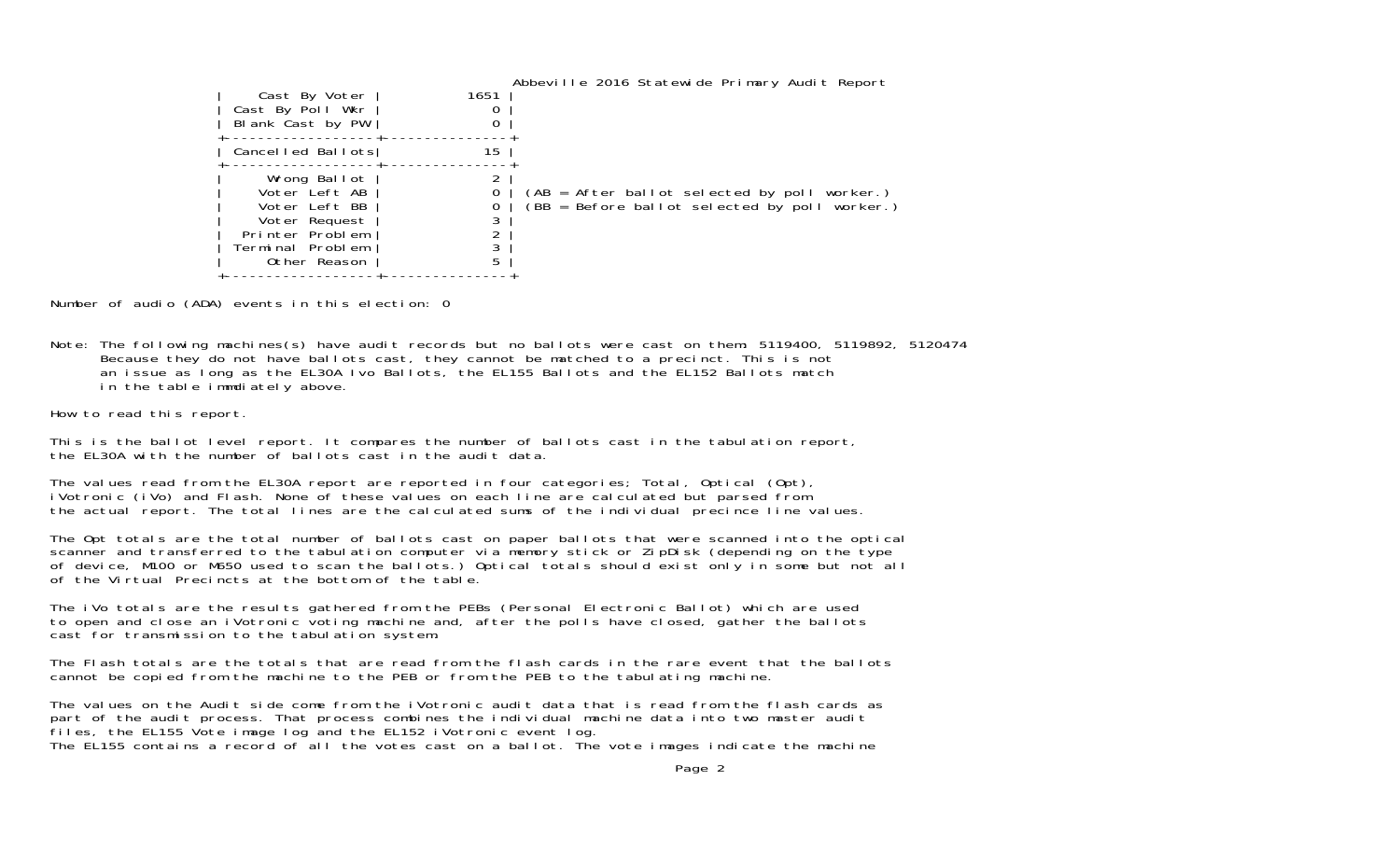0counting the number of asterisks in a precint we get the number of ballots cast in that precinct. That number should always match the number in the iVo column on the EL30A side of the report.

Optical ballots do not have electonically readable audit files. So if the audit data iVotronic total does not match the EL30A Total value, the auditor is prompted to read the paper report from the optical scanner and enter the total ballots cast into the auditing program.

If the sum of the audit iVotronic and Optical ballots cast still do not match the EL30A total value, then the audit software reads the EL68 Manual Entry log for any changes made in that precinct to either the iVo or Opt totals by the CEC staff. It displays any manual entries to the auditor for inclusion into the totals. If accepted by the auditor these entries are automatically added to the Man column from the Manual Entry log.

Finally, the audit software calculates the Delta value which should be zero unless the sum of the iVo, the Opt and the Man do not match the EL30A Total column. If the Delta is greater than zero then audit data is missing. A comment will be placed on that line in the report indicating missing audit data. If the Delta value is less than zero then there are more ballots in the audit data than there are in the tabulated data and a comment will be placed on that line in the report.

Wherever possible, the audit system will attempt to indicate where the difference is by displaying the iVotronic machine numbers and the number of ballots cast on that machine that exist in the audit data. In the case of missing tabulated data, it might be possible to identify a machine that has the same number of ballots cast as the delta value and that number and ballot count will be highlited with  $a <$  sign. If there is a non zero Delta value there will be an entry by the auditor explaining the variance.

Finally, there is a EL30A iVo to EL155 to EL152 Cross Check and Cancelled Ballots table in the report This table should indicate that the nubmer ballots cast in the EL30A match the numbers in the EL155 and the EL152 report. Then there are some statistics pulled from the EL152 repor that indicate how many ballots were cast by the voter and the number cast by the poll worker. Lastly the number of ballots that were cancelled and the reason they were cancelled. It should be noted that the reason cancelled is chosen from a pull down menu presented to the poll worker when a ballot is cancelled, there is no way to validate the poll worker's choice.

| Abbeville Vote Level Audit Report<br>Election: 2016 Statewide Primary<br>Audit Date: 13:27:43, Thu Jun 16, 2016              |                                                                              |       |                       |         |                       |               |                       |                          |          |
|------------------------------------------------------------------------------------------------------------------------------|------------------------------------------------------------------------------|-------|-----------------------|---------|-----------------------|---------------|-----------------------|--------------------------|----------|
| Precinct Number / Name<br>0ffice                                                                                             | Candi date                                                                   | Party | Total                 | Optical | -EL30A---<br>i Vo     | <b>FI</b> ash | i Vo                  | -Audi t-------<br>Deltal | Comments |
| 0001 Abbeville No. 1<br>DEM - Coroner<br>DEM - Coroner<br>DEM - County Council District 3<br>DEM - County Council District 3 | Ronnie Ashley<br>Cassius I Murray<br>Casey Hyman Ashley<br>Charles H Goodwin |       | 124<br>53<br>39<br>62 |         | 124<br>53<br>39<br>62 |               | 124<br>53<br>39<br>62 |                          |          |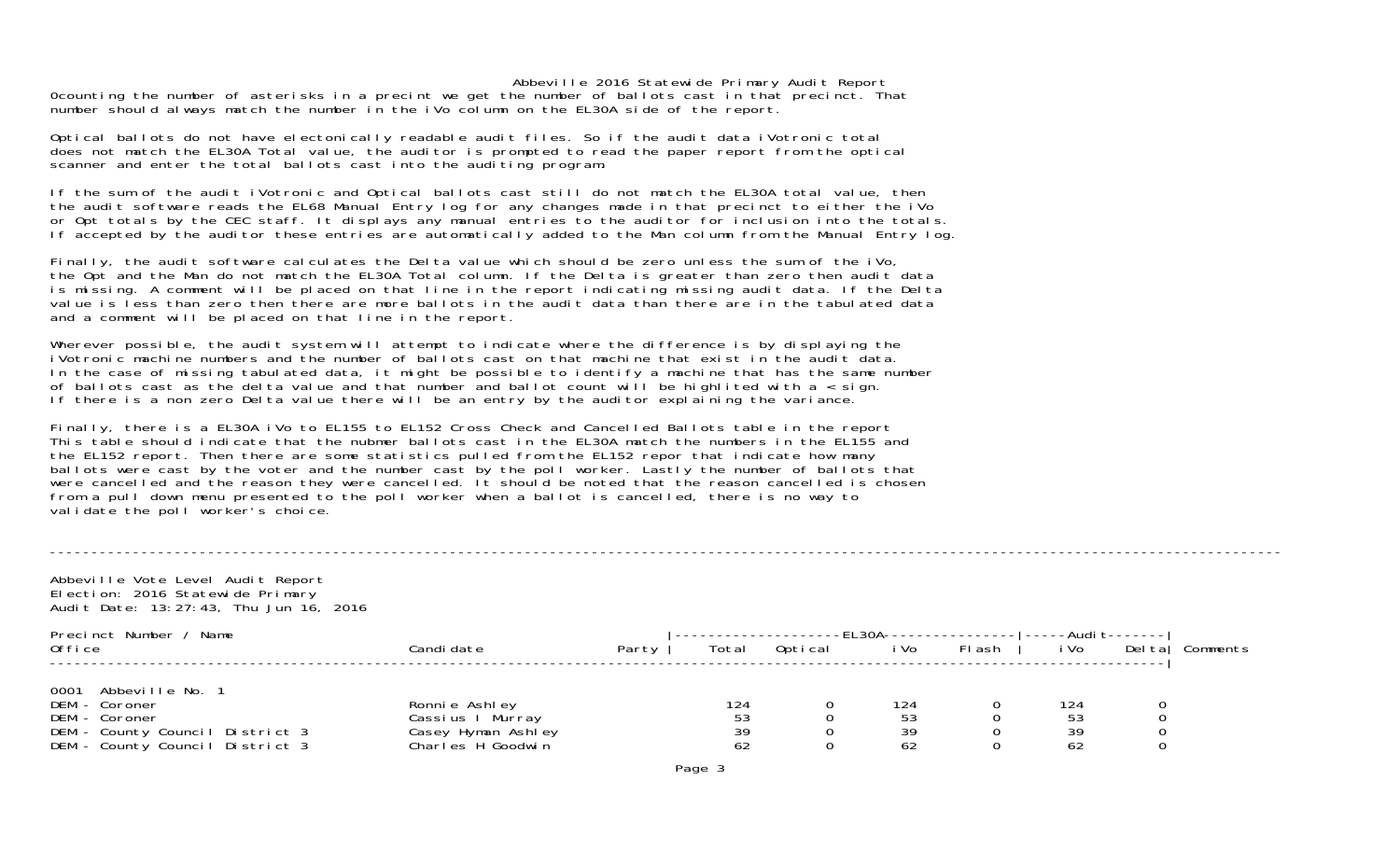|      | 0002 Abbeville No. 2<br>DEM - Coroner<br>DEM - Coroner<br>DEM - County Council District 3<br>DEM - County Council District 3                                                                                                                                                                             | Ronnie Ashley<br>Cassius I Murray<br>Casey Hyman Ashley<br>Charles H Goodwin | 86<br>119<br>20<br>176                                                   | 0<br>0<br>0<br>$\Omega$                                            | 86<br>119<br>20<br>176                               | 0<br>0<br>0<br>$\Omega$           | 86<br>119<br>20<br>176 | 0<br>$\mathbf 0$<br>$\mathbf 0$<br>0                                                                                                                 |
|------|----------------------------------------------------------------------------------------------------------------------------------------------------------------------------------------------------------------------------------------------------------------------------------------------------------|------------------------------------------------------------------------------|--------------------------------------------------------------------------|--------------------------------------------------------------------|------------------------------------------------------|-----------------------------------|------------------------|------------------------------------------------------------------------------------------------------------------------------------------------------|
|      | 0003 Abbeville No. 3<br>DEM - Coroner<br>DEM - Coroner                                                                                                                                                                                                                                                   | Ronnie Ashley<br>Cassius I Murray                                            | 39<br>50                                                                 | 0<br>$\mathbf 0$                                                   | 39<br>50                                             | 0<br>0                            | 39<br>50               | 0<br>0                                                                                                                                               |
|      | 0004 Abbeville No. 4<br>DEM - Coroner<br>DEM - Coroner                                                                                                                                                                                                                                                   | Ronnie Ashley<br>Cassius I Murray                                            | 31<br>23                                                                 | 0<br>0                                                             | 31<br>23                                             | 0<br>0                            | 31<br>23               | 0<br>0                                                                                                                                               |
|      | 0005 Antreville<br>DEM - Coroner<br>DEM - Coroner                                                                                                                                                                                                                                                        | Ronnie Ashley<br>Cassius I Murray                                            | 67<br>6                                                                  | 0<br>$\mathsf{O}$                                                  | 67<br>6                                              | 0<br>$\overline{0}$               | 67<br>6                | 0<br>$\mathbf 0$                                                                                                                                     |
| 0006 | Broadmouth<br>DEM - Coroner<br>DEM - Coroner<br>REP - State Senate District 4<br>REP - State Senate District 4<br>REP - State House of Representatives Dist. 7Dennis Ted Grindstaff<br>REP - State House of Representatives Dist. 7BI ake Parker<br>REP - State House of Representatives Dist. 7Jay West | Ronnie Ashley<br>Cassius I Murray<br>Rockey Burgess<br>Michael W Gambrell    | $\frac{5}{2}$<br>$\overline{4}$<br>26<br>0<br>$\mathbf 0$<br>$\mathbf 0$ | 0<br>$\mathsf 0$<br>$\mathsf{O}$<br>$\Omega$<br>$\Omega$<br>0<br>0 | 5<br>$\overline{2}$<br>4<br>26<br>0<br>0<br>$\Omega$ | 0<br>0<br>0<br>0                  | 26                     | 0<br>$\boldsymbol{0}$<br>0<br>0<br>0 * No Audit Data expected or found<br>0 * No Audit Data expected or found<br>0 * No Audit Data expected or found |
|      | 0007 Cal houn Falls<br>DEM - Coroner<br>DEM - Coroner                                                                                                                                                                                                                                                    | Ronnie Ashley<br>Cassius I Murray                                            | 39<br>258                                                                | 0<br>$\mathbf 0$                                                   | 39<br>258                                            | 0<br>$\overline{0}$               | 39<br>258              | 0<br>$\mathbf 0$                                                                                                                                     |
|      | 0008 Cold Springs<br>DEM - Coroner<br>DEM - Coroner<br>DEM - County Council District 3<br>DEM - County Council District 3                                                                                                                                                                                | Ronnie Ashley<br>Cassius I Murray<br>Casey Hyman Ashley<br>Charles H Goodwin | 68<br>13<br>$\overline{0}$<br>12                                         | 0<br>0<br>$\mathbf 0$<br>$\Omega$                                  | 68<br>13<br>$\overline{O}$<br>12                     | 0<br>0<br>0<br>0                  | 68<br>13<br>12         | 0<br>$\Omega$<br>No Audit Data expected or found<br>0                                                                                                |
|      | 0009 Donal ds<br>DEM - Coroner<br>DEM - Coroner<br>REP - State Senate District 4<br>REP - State Senate District 4                                                                                                                                                                                        | Ronni e Ashl ey<br>Cassius I Murray<br>Rockey Burgess<br>Michael W Gambrell  | 10<br>5<br>3<br>31                                                       | 0<br>$\mathbf 0$<br>0<br>$\Omega$                                  | 10<br>5<br>3<br>31                                   | 0<br>$\mathbf 0$<br>0<br>$\Omega$ | 10<br>5<br>3<br>31     | 0<br>$\mathbf 0$<br>$\mathbf 0$<br>$\Omega$                                                                                                          |
|      | 0010 Due West<br>DEM - Coroner<br>DEM - Coroner                                                                                                                                                                                                                                                          | Ronnie Ashley<br>Cassius I Murray                                            | 68<br>41                                                                 | 0<br>0                                                             | 68<br>41                                             | 0<br>$\Omega$                     | 68<br>41               | 0<br>$\mathbf 0$                                                                                                                                     |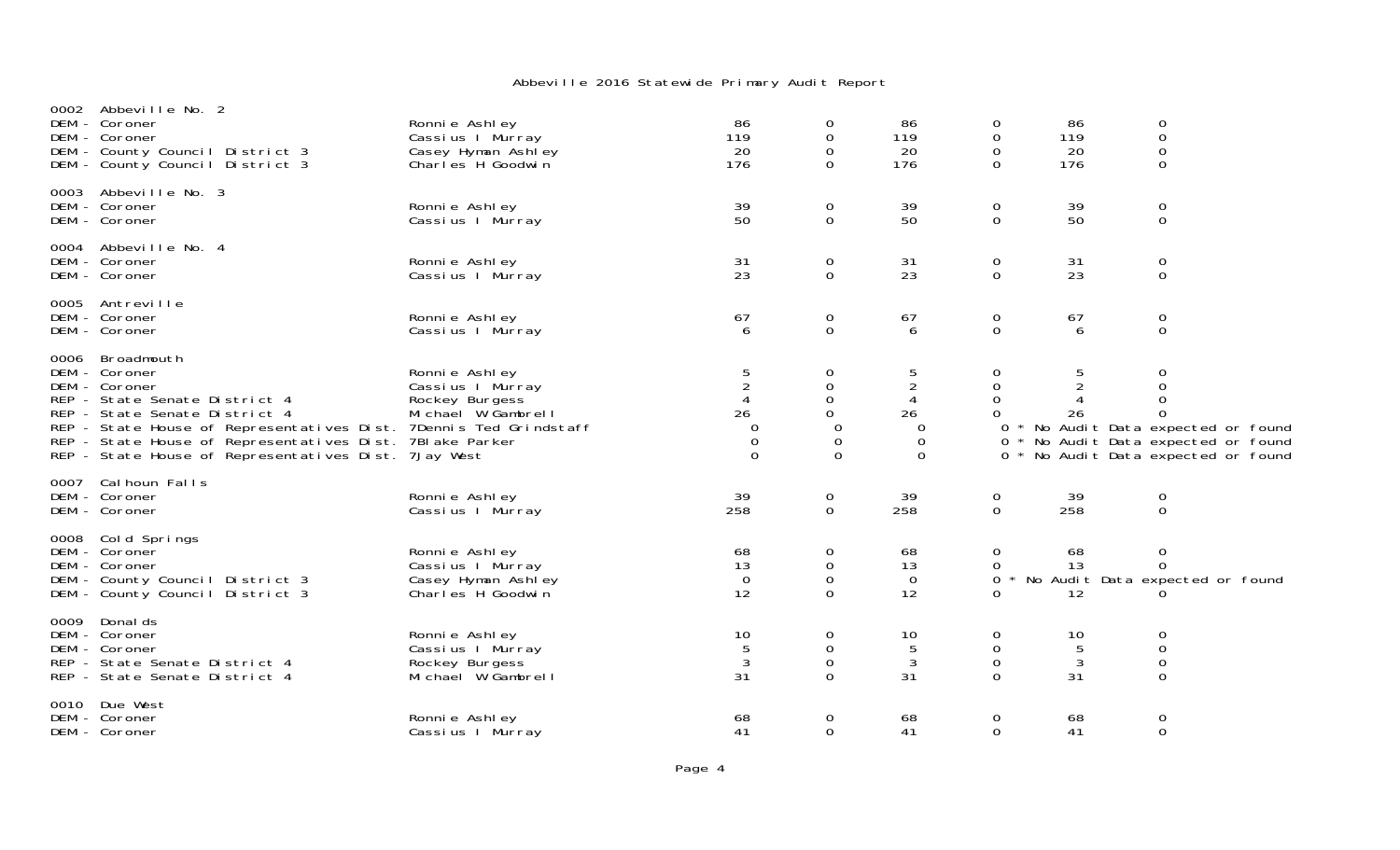| 0011 Hall's Store                                                                                                                                                                                                                                                                                                                                                                   |                                                                                                                      | $\frac{1}{2}$                                                                                                          |                                                                                                   |                                                                                              |                                                                       |                        |                                                                                                      |                                                                                                                                                                                                                                                                               |
|-------------------------------------------------------------------------------------------------------------------------------------------------------------------------------------------------------------------------------------------------------------------------------------------------------------------------------------------------------------------------------------|----------------------------------------------------------------------------------------------------------------------|------------------------------------------------------------------------------------------------------------------------|---------------------------------------------------------------------------------------------------|----------------------------------------------------------------------------------------------|-----------------------------------------------------------------------|------------------------|------------------------------------------------------------------------------------------------------|-------------------------------------------------------------------------------------------------------------------------------------------------------------------------------------------------------------------------------------------------------------------------------|
| DEM - Coroner<br>DEM - Coroner<br>REP - State Senate District 4<br>REP - State Senate District 4                                                                                                                                                                                                                                                                                    | Ronnie Ashley<br>Cassius I Murray<br>Rockey Burgess<br>Michael W Gambrell                                            | 15<br>$\overline{4}$<br>11<br>31                                                                                       | 0<br>$\mathbf 0$<br>$\mathsf O$<br>$\Omega$                                                       | 15<br>4<br>11<br>31                                                                          | $\mathbf 0$<br>$\mathbf 0$<br>$\mathsf O$<br>$\Omega$                 | 15<br>4<br>11<br>31    | $\boldsymbol{0}$<br>$\mathsf O$<br>$\mbox{O}$<br>$\Omega$                                            |                                                                                                                                                                                                                                                                               |
| 0012 Keowee<br>DEM - Coroner<br>DEM - Coroner<br>REP - State Senate District 4<br>REP - State Senate District 4<br>REP - State House of Representatives Dist. 7Dennis Ted Grindstaff<br>REP - State House of Representatives Dist. 7Blake Parker<br>REP - State House of Representatives Dist. 7Jay West                                                                            | Ronnie Ashley<br>Cassius I Murray<br>Rockey Burgess<br>Michael W Gambrell                                            | $\begin{array}{c} 42 \\ 6 \end{array}$<br>$\mathbf 0$<br>$\mathbf 0$<br>$\Omega$<br>$\mathbf 0$<br>$\Omega$            | $\mathbf 0$<br>$\mathsf{O}\xspace$<br>0<br>$\mathbf{O}$<br>$\mathbf 0$<br>$\mathbf 0$<br>$\Omega$ | 42<br>6<br>$\mathbf{O}$<br>$\mathbf 0$<br>$\Omega$<br>$\mathbf 0$<br>$\Omega$                | 0<br>$\mathbf 0$                                                      | 42                     | $\boldsymbol{0}$<br>$\mathbf 0$                                                                      | 0 * No Audit Data expected or found<br>0 * No Audit Data expected or found<br>0 * No Audit Data expected or found<br>0 * No Audit Data expected or found<br>0 * No Audit Data expected or found                                                                               |
| 0013 Lowndesville<br>DEM - Coroner<br>DEM - Coroner                                                                                                                                                                                                                                                                                                                                 | Ronnie Ashley<br>Cassius I Murray                                                                                    | 35<br>18                                                                                                               | $\mathbf 0$<br>$\mathbf 0$                                                                        | 35<br>18                                                                                     | $\mathbf 0$<br>$\overline{0}$                                         | 35<br>18               | $_{\rm 0}^{\rm 0}$                                                                                   |                                                                                                                                                                                                                                                                               |
| 0014 Lebanon<br>DEM - Coroner<br>DEM - Coroner                                                                                                                                                                                                                                                                                                                                      | Ronnie Ashley<br>Cassius I Murray                                                                                    | 36<br>18                                                                                                               | $\mathbf 0$<br>$\mathbf 0$                                                                        | 36<br>18                                                                                     | $\mathbf 0$<br>$\mathbf 0$                                            | 36<br>18               | $_{\rm 0}^{\rm 0}$                                                                                   |                                                                                                                                                                                                                                                                               |
| 0750 Absentee<br>DEM - Coroner<br>DEM - Coroner<br>DEM - County Council District 3<br>DEM - County Council District 3<br>REP - State Senate District 4                                                                                                                                                                                                                              | Ronnie Ashley<br>Cassius I Murray<br>Casey Hyman Ashley<br>Charles H Goodwin<br>Rockey Burgess                       | 163<br>176<br>28<br>148<br>3                                                                                           | 70<br>43<br>15<br>22<br>3                                                                         | 93<br>133<br>13<br>126<br>$\Omega$                                                           | $\mathbf{0}$<br>$\mathbf 0$<br>$\overline{0}$<br>$\Omega$<br>$\Omega$ | 93<br>133<br>13<br>126 | 0<br>0<br>$\mathbf 0$<br>$\Omega$<br>* in this precient are optical.<br>* No Audit Data for optical. | * All votes cast for this candidate                                                                                                                                                                                                                                           |
| REP - State Senate District 4<br>REP - State House of Representatives Dist. 7Dennis Ted Grindstaff<br>REP - State House of Representatives Dist. 7Blake Parker<br>REP - State House of Representatives Dist. 7 Jay West                                                                                                                                                             | Michael W Gambrell                                                                                                   | $\overline{2}$<br>$\overline{1}$<br>$\overline{2}$<br>$\Omega$                                                         | $\mathbf{1}$<br>$\mathbf 0$<br>$\mathsf O$<br>$\mathbf 0$                                         | $\mathbf{1}$<br>$\overline{2}$<br>$\overline{0}$                                             | 0<br>$\mathbf 0$<br>$\mathbf 0$                                       | 2<br>$0 *$             | $\mathbf 0$<br>$\mathbf 0$<br>$\Omega$                                                               | No Audit Data expected or found                                                                                                                                                                                                                                               |
| 0800 Emergency<br>DEM - Coroner<br>DEM - Coroner<br>DEM - County Council District 3<br>DEM - County Council District 3<br>REP - State Senate District 4<br>REP - State Senate District 4<br>REP - State House of Representatives Dist. 7Dennis Ted Grindstaff<br>REP - State House of Representatives Dist. 7BI ake Parker<br>REP - State House of Representatives Dist. 7 Jay West | Ronnie Ashley<br>Cassius I Murray<br>Casey Hyman Ashley<br>Charles H Goodwin<br>Rockey Burgess<br>Michael W Gambrell | $\mathbf 0$<br>$\mathsf O$<br>$\mathbf 0$<br>$\mathbf 0$<br>$\mathbf 0$<br>$\overline{0}$<br>$\Omega$<br>0<br>$\Omega$ | 0<br>$\mathbf 0$<br>0<br>$\boldsymbol{0}$<br>$\mathbf 0$<br>$\mathbf{O}$<br>0<br>0<br>$\Omega$    | 0<br>0<br>$\mathbf 0$<br>$\mathbf 0$<br>$\mathbf 0$<br>$\Omega$<br>$\Omega$<br>0<br>$\Omega$ |                                                                       |                        | 0 * No Audit Data expected or found<br>0 * No Audit Data expected or found                           | 0 * No Audit Data expected or found<br>0 * No Audit Data expected or found<br>0 * No Audit Data expected or found<br>0 * No Audit Data expected or found<br>0 * No Audit Data expected or found<br>0 * No Audit Data expected or found<br>0 * No Audit Data expected or found |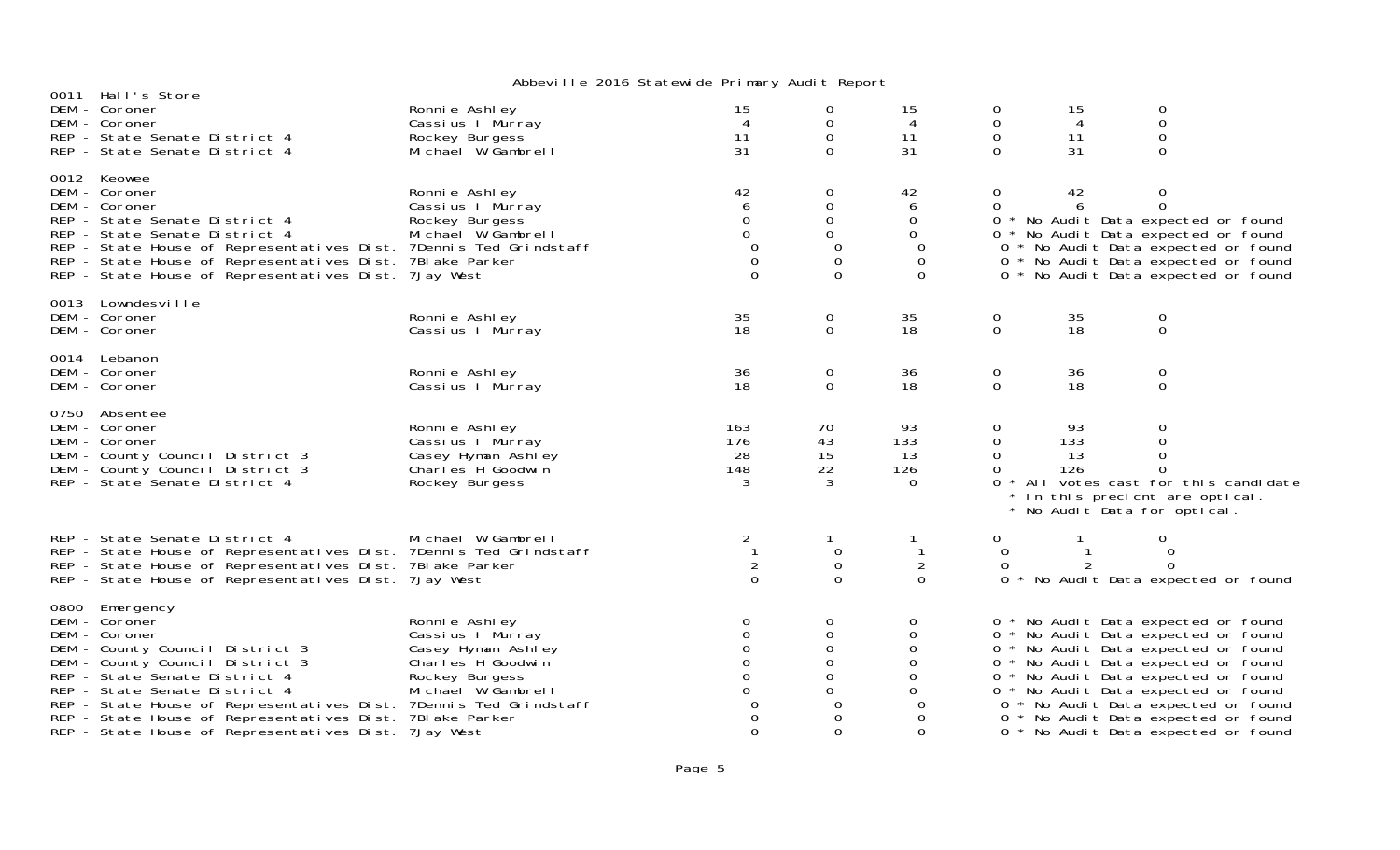|                                                                                                                                                                                                                                                                                                                                                                                        |                                                                                                                      | NOOTHING LOTO OLD LOTTED TIMES THE ROLL ROPORT                      |                                               |                               |                                                                                                                                                                                                                                                                                                                                                             |
|----------------------------------------------------------------------------------------------------------------------------------------------------------------------------------------------------------------------------------------------------------------------------------------------------------------------------------------------------------------------------------------|----------------------------------------------------------------------------------------------------------------------|---------------------------------------------------------------------|-----------------------------------------------|-------------------------------|-------------------------------------------------------------------------------------------------------------------------------------------------------------------------------------------------------------------------------------------------------------------------------------------------------------------------------------------------------------|
| 0850 Failsafe<br>DEM - Coroner                                                                                                                                                                                                                                                                                                                                                         | Ronnie Ashley                                                                                                        |                                                                     |                                               | $\mathbf{O}$                  | $0 * All$ votes cast for this candidate<br>* in this precient are optical.<br>* No Audit Data for optical.                                                                                                                                                                                                                                                  |
| DEM - Coroner                                                                                                                                                                                                                                                                                                                                                                          | Cassius I Murray                                                                                                     | 3                                                                   | 3                                             | $\mathbf{O}$                  | 0 * All votes cast for this candidate<br>* in this precient are optical.<br>* No Audit Data for optical.                                                                                                                                                                                                                                                    |
| DEM - County Council District 3<br>DEM - County Council District 3                                                                                                                                                                                                                                                                                                                     | Casey Hyman Ashley<br>Charles H Goodwin                                                                              | $\frac{0}{3}$                                                       | 0<br>3                                        | $\overline{0}$<br>$\mathbf 0$ | 0 * No Audit Data expected or found<br>0 * All votes cast for this candidate<br>* in this precient are optical.<br>* No Audit Data for optical.                                                                                                                                                                                                             |
| REP - State Senate District 4<br>REP - State Senate District 4<br>REP - State House of Representatives Dist. 7Dennis Ted Grindstaff<br>REP - State House of Representatives Dist. 7Blake Parker<br>REP - State House of Representatives Dist. 7 Jay West                                                                                                                               | Rockey Burgess<br>Michael W Gambrell                                                                                 | 0<br>$\Omega$<br>$\mathbf 0$<br>$\Omega$                            | 0<br>0<br>0<br>0<br>$\Omega$                  | 0<br>0<br>0<br>0<br>$\Omega$  | 0 * No Audit Data expected or found<br>0 * No Audit Data expected or found<br>0 * No Audit Data expected or found<br>0 * No Audit Data expected or found<br>0 * No Audit Data expected or found                                                                                                                                                             |
| 0900 Provi si onal<br>DEM - Coroner<br>DEM - Coroner<br>DEM - County Council District 3<br>DEM - County Council District 3<br>REP - State Senate District 4<br>REP - State Senate District 4<br>REP - State House of Representatives Dist. 7Dennis Ted Grindstaff<br>REP - State House of Representatives Dist. 7Blake Parker<br>REP - State House of Representatives Dist. 7 Jay West | Ronnie Ashley<br>Cassius I Murray<br>Casey Hyman Ashley<br>Charles H Goodwin<br>Rockey Burgess<br>Michael W Gambrell | $\mathbf 0$<br>$\overline{O}$<br>0<br>$\mathbf 0$<br>$\overline{0}$ | 0<br>0<br>0<br>$\Omega$<br>0<br>0<br>$\Omega$ | 0<br>0<br>0<br>$\Omega$       | 0 * No Audit Data expected or found<br>0 * No Audit Data expected or found<br>0 * No Audit Data expected or found<br>0 * No Audit Data expected or found<br>0 * No Audit Data expected or found<br>0 * No Audit Data expected or found<br>0 * No Audit Data expected or found<br>0 * No Audit Data expected or found<br>0 * No Audit Data expected or found |
| 0950 Failsafe Provisional<br>DEM - Coroner<br>DEM - Coroner<br>There was no unmatched audit data                                                                                                                                                                                                                                                                                       | Ronnie Ashley<br>Cassius I Murray                                                                                    | 0<br>$\Omega$                                                       | 0<br>$\Omega$                                 | 0<br>$\overline{0}$           | 0 * No Audit Data expected or found<br>$0^*$<br>No Audit Data expected or found                                                                                                                                                                                                                                                                             |

How to read this report.

This is the vote level report. It compares the number of votes cast for each candidate in the tabulation report with the number of ballots cast in the audit data for each candidates in each precinct.

The tabulated values as read from the EL30A report are reported in four categories; Total, Optical (Opt), iVotronic (iVo) and Flash. None of these values on each line are calculated but parsed from the actual report. In the EL30A report all Write-in votes are added together and reported as one candidate name - Write-in. The EL30A does not report individual Write-in candidates.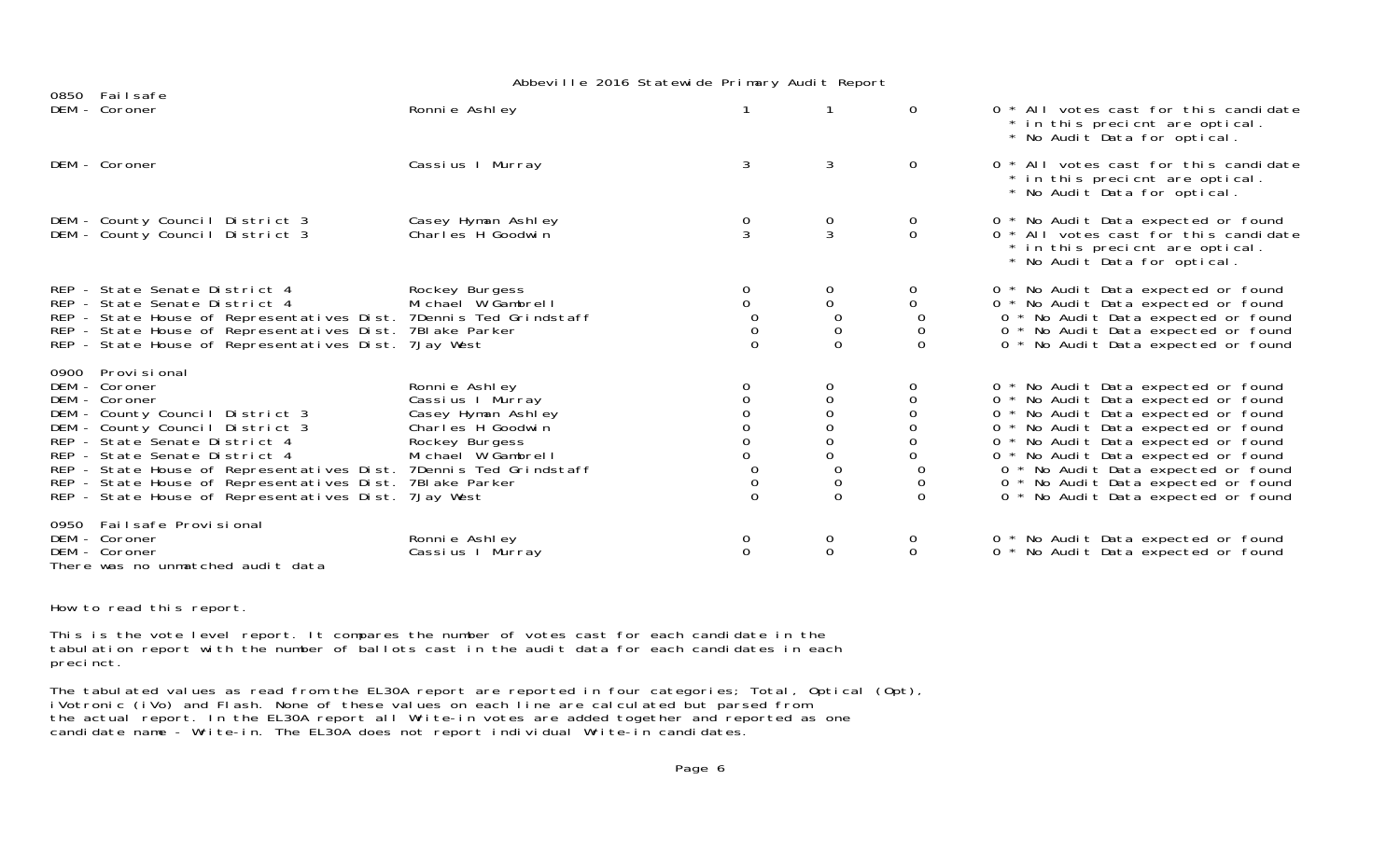The Opt totals are the total number of votes cast on paper ballots that were scanned into the optical scanner and transferred to the tabulation computer via memory stick or ZipDisk (depending on the type of device, M100 or M650 used to scan the ballots.) Optical totals should exist only in some but not all of the Virtual Precincts at the bottom of the table.

The iVo totals are the results gathered from the PEBs (Personal Electronic Ballot) which are used to open and close an iVotronic voting machine and, after the polls have closed, gather the ballots cast for transmission to the tabulation system.

The Flash totals are the totals that are read from the flash cards in the rare event that the ballotscannot be copied from the machine to the PEB or from the PEB to the tabulating machine.

The values on the Audit side come from the iVotronic audit data that is read from the flash cards as part of the audit process. That process combines the individual machine data into a master audit file, the EL155 Vote image log.

The EL155 contains a record of all the votes cast on a ballot. The vote images indicate the machine 0counting the number of times a candidate name for a contest appears in a precint we get the number of votes cast in that precinct for that candidates. That number should always match the number of votes cast for that candidate in that contest in the iVo column on the EL30A side of the report.

Optical ballots do not have electonically readable audit files. So if the audit data iVotronic total votes does not match the EL30A iVo value one of two things will occur. The first is if the iVotronic tabulated is zero and the Total tabulated votes match the tabulated Optical votes the following comment is made in the Audit side of the report; All votes cast for this candidate in this precicnt are optical No Audit Data for optical, or secondly, if the iVotronic total is not zero, a notation indicating which data Audit data In the event a candidate or the combined Write-in candidates did not receive any votes in a precinct the EL30A will report a zero vote count. If there are no votes for this candidate in a precinct in the audit data, the following comment will be placed into the audit report by the auditing software; No Audit Data expected or found.

Finaly the audit software will search the audit data for any votes that were not found on the EL30A report. If it finds some, it will report those vote totals by contest, candidate name and precinct. if it does not find any unmatched audit data it will report; There was no unmatched audit data

Abbeville EL30A45A Comparison Report Election: 2016 Statewide Primary Audit Date: 14:21:13, Thu Jun 16, 2016

| Office             | Candi date                            | Party | Tot        | <b>FI 201</b><br>Opt | i Vo       | <sup>-</sup> । ash | Tot        | 0pt | 1 4 5 A<br>i Vo | 디 ash | Del ta |
|--------------------|---------------------------------------|-------|------------|----------------------|------------|--------------------|------------|-----|-----------------|-------|--------|
| Coroner<br>Coroner | Ronnie Ashley<br>Murray<br>Cassi us I |       | 829<br>795 |                      | 758<br>749 |                    | 829<br>795 | 46  | 758<br>749      |       | 0      |

----------------------------------------------------------------------------------------------------------------------------------------------------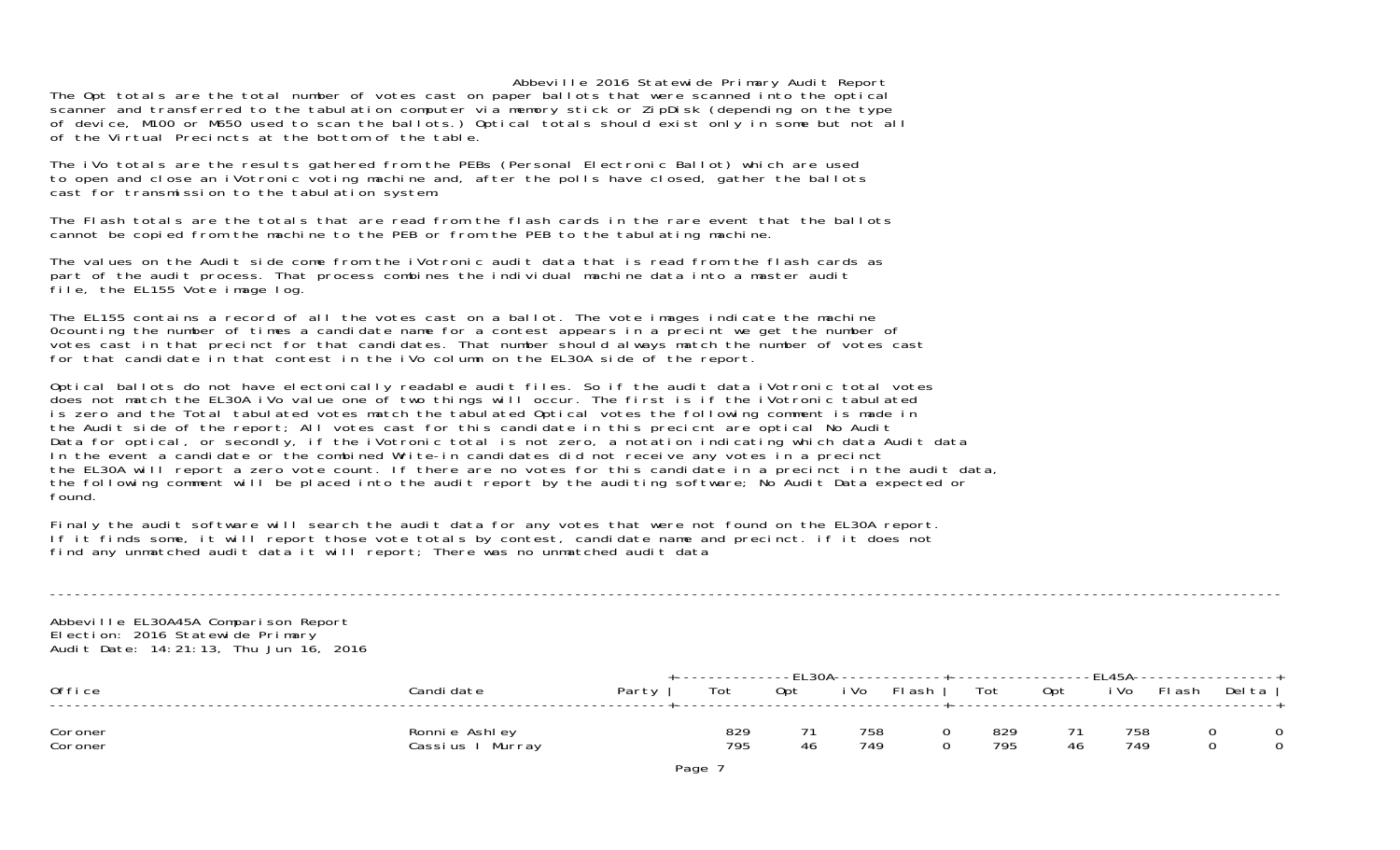| County Council District 3<br>County Council District 3                                                                     | Casey Hyman Ashley<br>Charles H Goodwin           | 401 | 25 | 376 | 87<br>401 | 25 | 376 | $\Omega$      |
|----------------------------------------------------------------------------------------------------------------------------|---------------------------------------------------|-----|----|-----|-----------|----|-----|---------------|
| State Senate District 4<br>State Senate District 4                                                                         | Rockey Burgess<br>Michael W Gambrell              | 90  |    | 89  | 90        |    | -89 | $\Omega$<br>0 |
| State House of Representatives Dist. 7<br>State House of Representatives Dist. 7<br>State House of Representatives Dist. 7 | Dennis Ted Grindstaff<br>Blake Parker<br>Jay West |     |    |     |           |    |     | $\Omega$      |

How to read this report.

This is EL30A EL45A Crosscheck Report. It sums each candidates vote totals in each precinct in the EL30A Precinct Detail Report and compares it to the EL45A Election Summary Report that contains the tabulated total for each candidate in the county.

The values read from the EL30A report are reported in four categories; Total, Optical (Opt), iVotronic (iVo) and Flash. None of these values on each line are calculated but parsed from the actual report. The total lines are the calculated sums of the individual precince line values.

The Opt totals are the total number of votes cast on paper ballots that were scanned into the optical scanner and transferred to the tabulation computer via memory stick or ZipDisk (depending on the type of device, M100 or M650 used to scan the ballots.) Optical totals should exist only in some but not all of the Virtual Precincts at the bottom of the table.

The iVo totals are the results gathered from the PEBs (Personal Electronic Ballot) which are used to open and close an iVotronic voting machine and, after the polls have closed, gather the ballots cast for transmission to the tabulation system.

The Flash totals are the totals that are read from the flash cards in the rare event that the ballots cannot be copied from the machine to the PEB or from the PEB to the tabulating machine.

The values read from the EL45A report are reported in same four categories; Total, Optical (Opt), iVotronic (iVo) and Flash as the EL30A. Like the EL30A they are parsed from the actual EL45A report. The summary candidate totals are compared against the calculated sums for each candidate from, the EL30A report. Each of the values in each line on the EL30A side must match the same value on the EL45A side and the Delta value must be zero.

----------------------------------------------------------------------------------------------------------------------------------------------------

Abbeville PEB Use Report Election: 2016 Statewide Primary Audit Date: 13:26:52, Thu Jun 16, 2016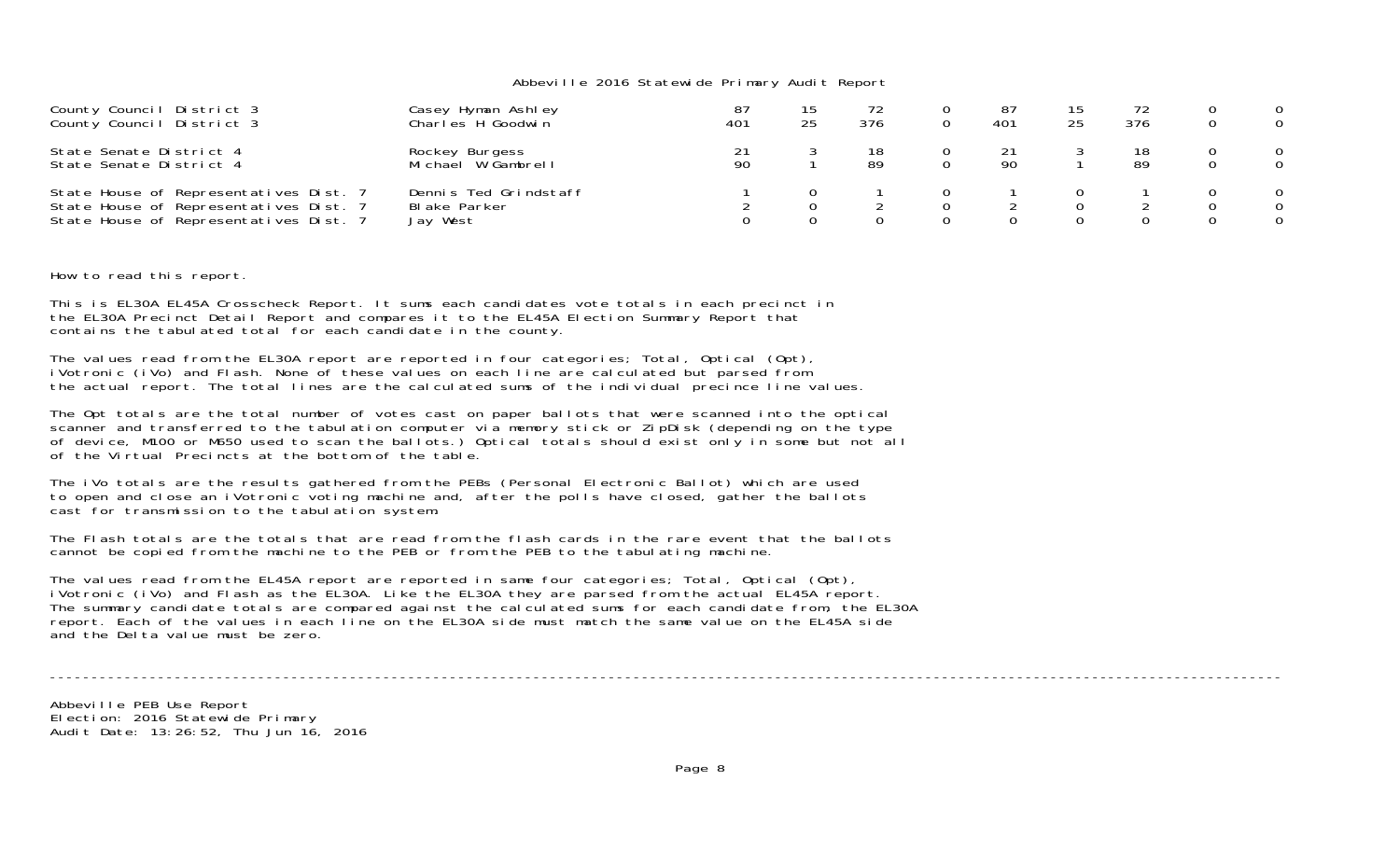| 139784<br>Abbeville No. 1<br>138420<br>Abbeville No. 2<br>150638<br>Abbeville No. 3<br>150210<br>Abbeville No. 4<br>136341<br>Antreville<br>151842<br>Broadmouth<br>138662<br>Cal houn Falls<br>148644<br>Cold Springs<br>138042<br>Donal ds<br>138612<br>Due West<br>139574<br>Hall's Store<br>138504<br>Keowee | Precinct     | PEBs Used | Abbeville 2016 Statewide Primary Audit Report<br>Comments |
|------------------------------------------------------------------------------------------------------------------------------------------------------------------------------------------------------------------------------------------------------------------------------------------------------------------|--------------|-----------|-----------------------------------------------------------|
| WARNING: 3 PEBs used to open/close machines.<br>138159<br>139684<br>Lebanon<br>138149<br>138311<br>Absentee                                                                                                                                                                                                      | Lowndesville | 150393    |                                                           |

15 precincts processed

The following precinct(s) have no ballots cast in them: Emergency, Provisional, Failsafe Provisional Note: if there are no ballots cast in a precinct the machines in that precinct cannot be identified so these precinct(s) will not appear in this report.

How to read this report.

This is the PEB Used report. It lists the precints found in the Audit data and lists all the PEBs that were used by the poll workers to open and close the iVotronic machines in that. precinct.

If more than one PEB is used to open and close all the iVotronic machines in a precinct, then the County Election Commission must read ALL the PEBs used in that precinct to assure that they have collected all the ballots from that precinct. A county whose report shows a precinct that has machines open or closed by more than one PEB should double check the Ballot Audit Report against the iVotronic paper tapes and the Poll Book to make sure that all the ballots have been collected and tabulated.

----------------------------------------------------------------------------------------------------------------------------------------------------

Abbeville PEB Exceptions Report Election: 2016 Statewide Primary Election date: 06/14/2016Audit Date: 13:26:52, Thu Jun 16, 2016

iVo # Op PEB Open Time Cl PEB Close Time Exception Type Precinct - Ballots Cast